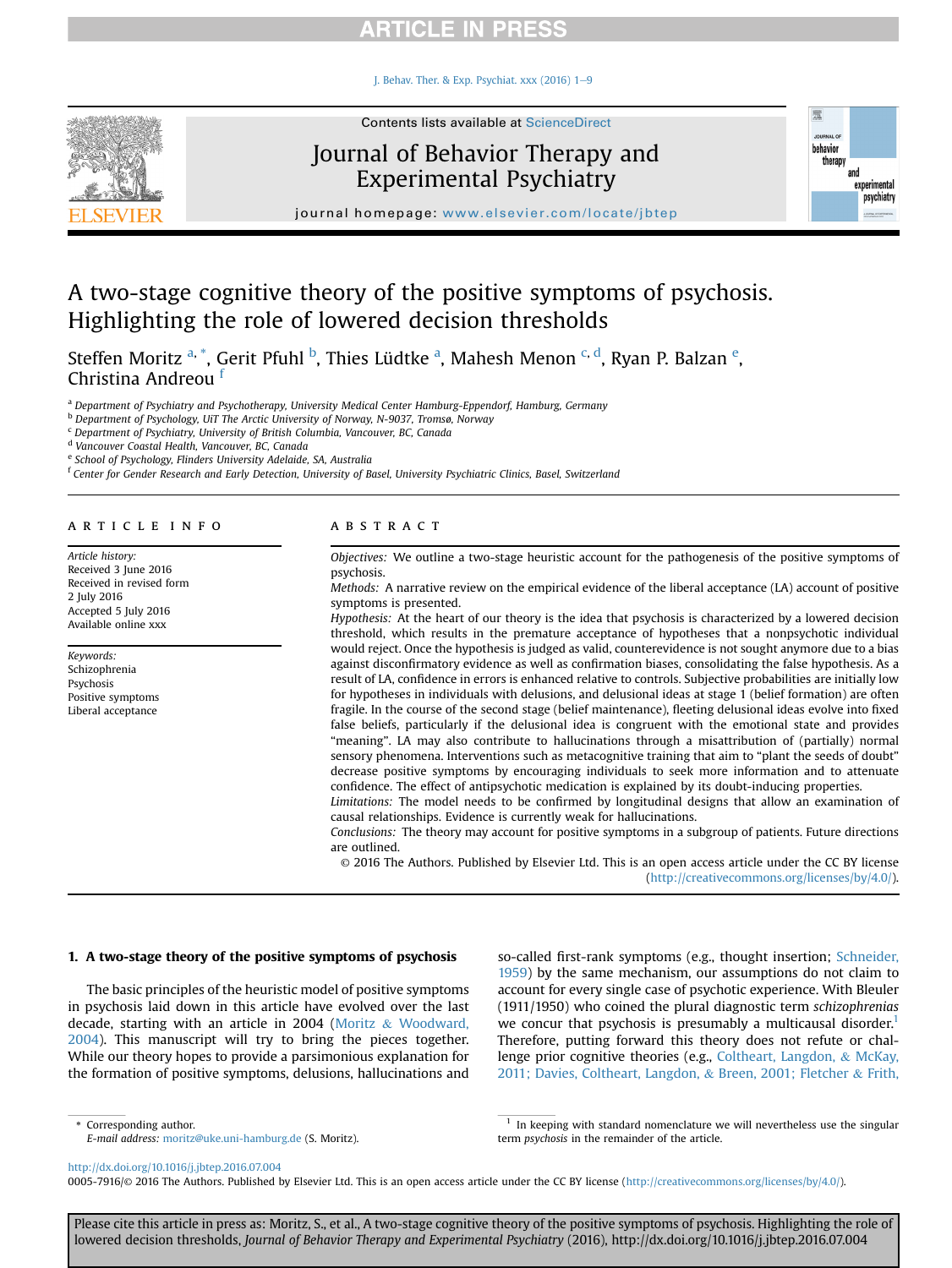### 2 S. Moritz et al. / J. Behav. Ther. & Exp. Psychiat. xxx (2016) 1–9

[2009; Kapur, 2003; Maher, 2006](#page-6-0)). In fact, these accounts, which view aberrant input (rather than reasoning) as the driving process of delusion formation, are considered powerful explanations for overvalued ideas and autochthonous delusions (i.e., Jaspers wahneinfall: a sudden delusional idea that comes "out of the blue" without identifiable preceding events) following a strong sensory or neurological component ("surprising experiences demand surprising explanations", p. 360; [Corlett, Taylor, Wang, Fletcher,](#page-6-0) & [Krystal, 2010\)](#page-6-0). We will first present our basic two-stage theory, whereby stage 1 (belief formation) is at the heart of the heuristic model. In this context, we present empirical evidence for its validity and describe how our theory may accommodate specific (at times counter-intuitive) peculiarities of positive symptoms (e.g., long course until positive symptoms are full-blown, initial inconsequentiality). We then turn to stage 2 of the account, which explains how delusional ideas may or may not evolve to incorrigible convictions, before discussing how existing treatments such as antipsychotic medication, as well as metacognitive and reasoning training, exert their effect. While our approach highlights a cognitive mechanism, we will explain why ameliorating emotion regulation and improving mood may also be important for the treatment of positive symptoms. This review will not cover genetic or brain imaging data as our focus is in the cognitive processes of positive symptoms. Another blind spot is that the review will not deal with other prominent syndromes in psychosis like disorganization and negative symptoms. While our theory might be extended to accommodate these symptoms, we will not elaborate on this subject because empirical data are presently lacking.

We also would like to acknowledge the important contribution of theorists like Daniel Freeman and Philippa Garety [\(Freeman,](#page-7-0) [Garety, Kuipers, Fowler,](#page-7-0) & [Bebbington, 2002; Garety](#page-7-0) & [Freeman,](#page-7-0) [1999, 2013\)](#page-7-0) as well as Richard Bentall (e.g., [Bentall, Corcoran,](#page-6-0) [Howard, Blackwood,](#page-6-0) & [Kinderman, 2001](#page-6-0)) and an early theory by Christopher [Frith \(1979\),](#page-7-0) whose models have been very influential, especially for the second stage of our theory.

## 1.1. Stage 1: How false ideas enter and dominate consciousness (belief formation)

Unlike a number of theories of the positive symptoms of psychosis which posit that delusions derive as essentially normal explanations from "out-of-the-ordinary experiences" (p. 181, [Maher,](#page-7-0) [2006](#page-7-0)) such as hallucinations, neuropsychological impairment or other erroneous input [\(Davies et al., 2001; Frith, 1979; Kapur, 2003;](#page-6-0) [Maher, 1999, 2006\)](#page-6-0), or theories that confine themselves to single core psychotic symptoms such as paranoia ([Bentall, Corcoran,](#page-6-0) [Howard, Blackwood,](#page-6-0) & [Kinderman, 2001; Freeman](#page-6-0) & [Garety,](#page-6-0) [2014; Freeman et al., 2002\)](#page-6-0), we propose that, in a subgroup of patients, the same basic pathological mechanisms are at work in all major positive symptoms.

Picking up a metaphor used in one of our last empirical studies ([Moritz, Scheu et al., 2016\)](#page-8-0), we regard as a key cognitive aberration in psychosis that patients reason like "bad statisticians", that is, that they assign meaning and momentum to weakly supported evidence. A central claim is that the decision threshold for accepting hypotheses is lowered in psychosis; hypotheses that a healthy or nonpsychotic patient would reject, or put on hold until further validity checks are made, are accepted as possible [\(Moritz](#page-8-0)  $\&$ [Woodward, 2004; Moritz, Woodward,](#page-8-0) & [Lambert, 2007; Moritz,](#page-8-0) [Woodward, Jelinek,](#page-8-0) & [Klinge, 2008; Moritz et al., 2009](#page-8-0)). Of note, strange thoughts (e.g., people are making remarks about me; feelings of being looked at) at times also occur in non-psychotic patients. What distinguishes psychotic from non-psychotic individuals is the weight these thoughts receive and the reactions they elicit ([Lincoln, M](#page-7-0)ö[bius, Huber, Nagel,](#page-7-0) & [Moritz, 2014\)](#page-7-0).

#### 1.1.1. Empirical evidence

Importantly, we assume this mechanism to be general and not confined to delusional or emotion-laden situations. Evidence for this theory comes from different lines of research.

#### 1.1.1.1. Plausibility scores for absurd hypotheses

A recent meta-analysis ([McLean, Mattiske,](#page-7-0) & [Balzan, 2016](#page-7-0)) on parameters predominantly collected with the bias against disconfirmatory evidence paradigm (BADE; [Buchy, Woodward,](#page-6-0) & [Liotti, 2007; Sanford, Veckenstedt, Moritz, Balzan,](#page-6-0) & [Woodward, 2014; Woodward, Buchy, Moritz,](#page-6-0) & [Liotti, 2007;](#page-6-0) [Woodward, Moritz,](#page-6-0) & [Chen, 2006](#page-6-0)) suggests that individuals with schizophrenia assign higher plausibility to interpretations (verbally or nonverbally presented response options for a scenario) that nonpsychotic individuals would reject as absurd. This was typically examined using non-delusion relevant material in order to avoid tautological inferences (for results on plausibility judgements for delusional scenarios see [LaRocco](#page-7-0) & [Warman, 2009\)](#page-7-0). In our very first study [\(Moritz](#page-8-0) & [Woodward,](#page-8-0) [2004](#page-8-0)), which already outlined a sketch for the present theory, we used ambiguous pictures from the Thematic Apperception Test (TAT). While patients and controls did not differ with respect to well-supported interpretations of presented pictures, patients rated absurd scenarios as much more plausible than controls. Interestingly, in patients who received higher antipsychotic doses, this pattern was attenuated (we will turn to the potential significance of this and other psychopharmacological findings later).

### 1.1.1.2. Decision threshold for conclusions

Building upon experimental designs of Hausmann and Läge (e.g., [2008\)](#page-7-0), in studies analogous to the "Who Wants to be a Millionaire" TV game show [\(Moritz, Woodward,](#page-8-0) & [Hausmann,](#page-8-0) 2006; Moritz, Göritz, et al., 2015), we asked patients and controls to provide probability estimates to response options and then asked them, whether they would make a decision or reject any of the options/hypotheses presented, based on their subjective probability estimates. Importantly, such judgments were optional; even if participants were 99% sure, they were free to make a decision or not. In other studies ([Moritz, Scheu et al.,](#page-8-0) [2016; Moritz, Van Quaquebeke,](#page-8-0) & [Lincoln, 2012](#page-8-0)), we adopted variants of the beads task<sup>2</sup> [\(Garety, Hemsley,](#page-7-0) & [Wessely, 1991\)](#page-7-0) and asked patients after each drawn item for their probability estimates, and again, whether or not they would make a decision. The "millionaire quiz" and modified beads task studies allowed us to dissociate the point of conclusion-drawing from subjective probability estimates and to determine the individual decision threshold, that is, the probability estimate an individual deems sufficient for a decision/firm judgment. In these studies ([Moritz, Scheu et al., 2016; Moritz et al., 2009, 2012](#page-8-0); [Moritz,](#page-8-0) [Woodward, et al., 2006](#page-8-0); [Veckenstedt et al., 2011\)](#page-8-0), we found that patients based decisions on much lower probability estimates than controls (e.g. 82% relative to 93% in [Moritz, Scheu](#page-8-0) [et al., 2016](#page-8-0)) and this parameter proved a better discriminator between groups than the conventional jumping to conclusions

<sup>&</sup>lt;sup>2</sup> Beads are drawn from one of two containers with usually opposing ratios of colors (e.g. container A: 85% green, 15% red; container B: opposite). The participant has to deduce by means of the sequence of beads from which of the two containers beads originate. Jumping to conclusions is usually defined as a (premature) decision after one or two beads.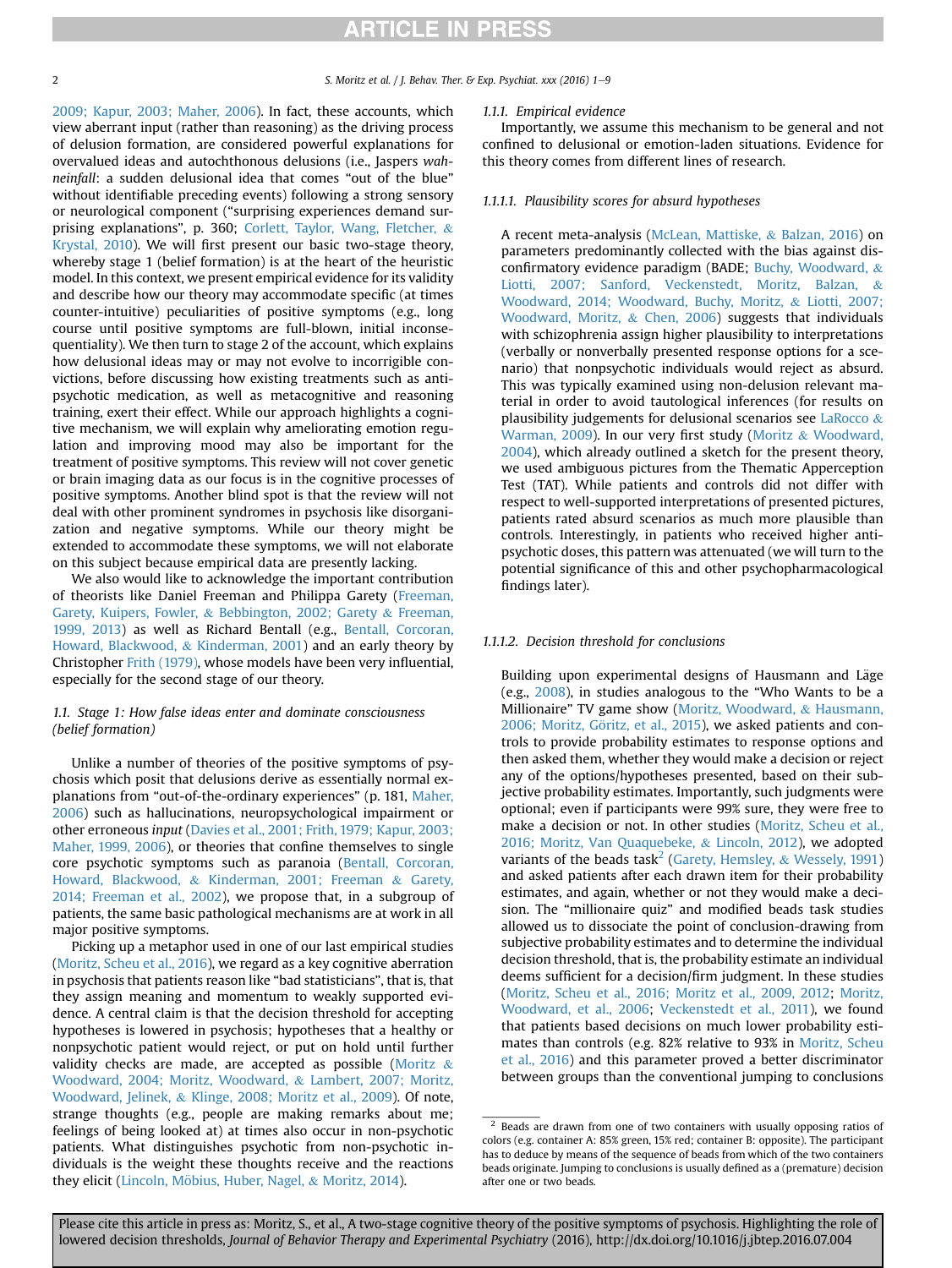or draws to decision estimates [\(Moritz et al., 2012](#page-8-0)). In one study [\(Moritz, Scheu et al., 2016\)](#page-8-0), we could even detect a lowered decision threshold which was correlated with more errors, while the ITC bias was absent in patients.

### 1.1.2. The role of confidence

A liberal decision threshold enhances chances of arriving at false assumptions. This is why in statistics, for example, the level of significance for accepting or rejecting hypotheses is usually quite strict and conventionally set at 5%, although this value is arbitrary and in some consequential situations (e.g., diagnostic decisions for severe disorders) even higher thresholds should apply. A liberal decision threshold has important implications for confidence in correct and incorrect judgments. Once a decision has been made and a judgmental gestalt is formed, the hypothesis is no longer openly challenged. The search for alternative hypotheses is abolished and inconsistent evidence is ignored; this response pattern is almost ubiquitous and  $-$  albeit with a lower severity  $-$  even seen in (nonpsychotic) academics [\(Fugelsang, Stein, Green,](#page-7-0) & [Dunbar,](#page-7-0) [2004\)](#page-7-0). Due to premature termination of the search process, additional valid cues for a correct hypothesis are not detected; even if a psychotic individual eventually endorses the correct hypothesis, it is held less confidently compared to a non-psychotic individual who has gathered more evidence and thus gains more confidence in the correct decision. On the other hand, the premature termination of the search process makes it more likely that evidence against the wrong hypotheses is overlooked or de-valued [\(Moritz](#page-8-0) & [Woodward, 2006](#page-8-0)). As the search process in non-psychotic individuals is prolonged, they might still arrive at wrong conclusions but with less confidence ([Patalano](#page-8-0) & [LeClair, 2011](#page-8-0)). This is because inconclusive cues hold momentous affective and behavioral consequences in check via doubt ([Moritz](#page-8-0) & [Van Quaquebeke, 2014](#page-8-0); for a related argument see; [Yu, Pleskac,](#page-8-0) & [Zeigenfuse, 2015\)](#page-8-0). This pattern of results has been reported in many studies ([Bhatt, Laws,](#page-6-0) & McKenna, 2010; Doré, Caza, Gingras, & [Rouleau, 2007; Gaw](#page-6-0)ę[da,](#page-6-0) [Woodward, Moritz,](#page-6-0) & Kokoszka, 2013; Köther et al., 2012; Mayer, [Kim,](#page-6-0) & Park, 2014; Moritz, Göritz, et al., 2015; Moritz, Ramdani, [et al., 2014; Peters et al., 2007; Peters, Hauschildt, Moritz,](#page-6-0) & [Jelinek, 2013\)](#page-6-0); the evidence was recently summarized by [Balzan](#page-6-0) [\(2016\).](#page-6-0) In short, patients with schizophrenia display overconfidence in errors mostly in combination with lowered confidence in correct judgments, which results in "knowledge corruption" (defined as the proportion of high-confident responses that are false). Interestingly, this overconfidence bias has also been shown in participants at-risk for psychosis, or those with elevated subclinical symptoms, and is thus not confined to patients with acute psychosis (Eisenacher et al., 2015; Moritz, Göritz, et al., 2015). However, we have noted that the exact pattern varies across tasks (e.g., with task performance sometimes characterized by overall overconfidence, or underconfidence in correct responses) and seems to depend on subjective competence; a patient is more likely to adopt liberal acceptance when he or she feels competent. This is in accordance with the observation that delusional ideas are usually not random but relate to topics for which the patient has some experience, (subjective) expertise or insight (Moritz, Göritz, et al., [2015\)](#page-8-0).

Relating this evidence to delusion formation, we propose that patients in stage 1 of the process are not necessarily different from non-psychotic individuals in terms of the subjective probability of their initial ideas, including ideas (i.e., grains) that later evolve into delusions (see [Fig. 1,](#page-3-0) upper panel). However, they assign more weight/strength and validity to their hypotheses once these have achieved a certain threshold, which is lower than in non-psychotic individuals. These ideas are then deemed significant ("This is enough evidence for me"), are not rigorously challenged anymore

([Fugelsang et al., 2004](#page-7-0)), and finally begin to crystalize as beliefs. As outlined before, the chance of overlooking counterarguments is high since liberal acceptance shortcuts the validating process.

A self-evident objection against this assumption is that delusions are frequently defined as conviction in false ideas [\(American](#page-6-0) [Psychiatric Association, 2013\)](#page-6-0). Indeed, utter conviction is often seen in patients and will be dealt with below when we turn to Stage 2 (belief maintenance). However, at least in the initial stages of delusion formation (Klosterkötter, 1992), patients have some doubt ([Jaspers, 1913\)](#page-7-0), and studies adopting experience sampling methodology (ESM) suggest that the severity and conviction of delusions fluctuate over time [\(Peters et al., 2012; Thewissen et al., 2011](#page-8-0)), and are thus not always at 100%. Some patients rest at stage 1, particularly those with bizarre and rapid changing delusions or those with so-called "double book keeping" (an expression coined by [Bleuler, 1950](#page-6-0)), that is, where two seemingly counter-exclusive hypotheses flip back and forth.<sup>3</sup> Delusions of the stage 1 type are also the ones that are usually not acted upon and thus share some resemblance with (exaggerated) religious beliefs (the at times unclear boundaries between religion and psychosis have already been addressed by [Schneider, 1928](#page-8-0); see also [McKay, 2004](#page-7-0)). [Jaspers](#page-7-0) [\(1963\)](#page-7-0) noted the inconsequentiality of many deluded patients: "With these patients, persecution does not always appear quite like the experience of people who are in fact being persecuted…. Hence the attitude of the patient to the content of his delusion is peculiarly inconsequent at times." (p. 105).

Acting upon a belief seems to be associated with belief conviction [\(Bjørkly, 2002; Junginger, 1996; Moritz](#page-6-0) & [Van Quaquebeke,](#page-6-0) [2014\)](#page-6-0) and confidence can still be low at this early stage. The delusional idea is more like a working hypothesis and increasingly absorbs the individual, a process that can take many weeks and evolves over time (Kapur, 2003; Klosterkötter, 1992).

#### 1.2. Stage 2: Factors prompting conviction

Stage 1 cannot explain utter delusional conviction and the maintenance of delusional beliefs. To explain this transformation (i.e., enhancement of confidence) and consolidation (i.e., resistance to counterevidence), further processes come into play, some of which have been previously described by other authors (e.g., [Freeman](#page-7-0) & [Garety, 2014; Freeman et al., 2002\)](#page-7-0). We will refer to this as stage 2, which will be subdivided into stage 2a (consolidation of the primary delusional belief) and stage 2b (neglect of competing hypotheses). Both stages are depicted in [Fig. 1.](#page-3-0)

#### 1.2.1. Confirmation bias and bias against disconfirmatory evidence

One very important cognitive process for stage 2a is the confirmation bias (see [Fig. 1,](#page-3-0) lower panel), that is, the tendency to look for cues and facts supporting one's hypothesis ([Nickerson,](#page-8-0) [1998\)](#page-8-0). While this bias has long been studied in healthy people ([Oswald](#page-8-0) & [Grosjean, 2004](#page-8-0)), evidence suggests that it is elevated in people with psychosis [\(Balzan, Delfabbro, Galletly,](#page-6-0) & [Woodward,](#page-6-0) [2013\)](#page-6-0). This process may be driven by a hypersalience of evidencehypothesis matches, where people with delusions overvalue and attach excessive weight to hypothesis congruent evidence ([Speechley, Whitman,](#page-8-0) & [Woodward, 2010](#page-8-0)). Another important facet is the disregard of evidence that conflicts with one's beliefs, and a recent meta-analysis suggests that this bias against disconfirmatory evidence (BADE) distinguishes patients with psychosis

 $3$  Of note, a lowered decision threshold can not only explain why patients jump to conclusions on the aforementioned beads task but also why they switch more often to an alternative option than controls once contrary evidence occurs instead of being stuck onto one option.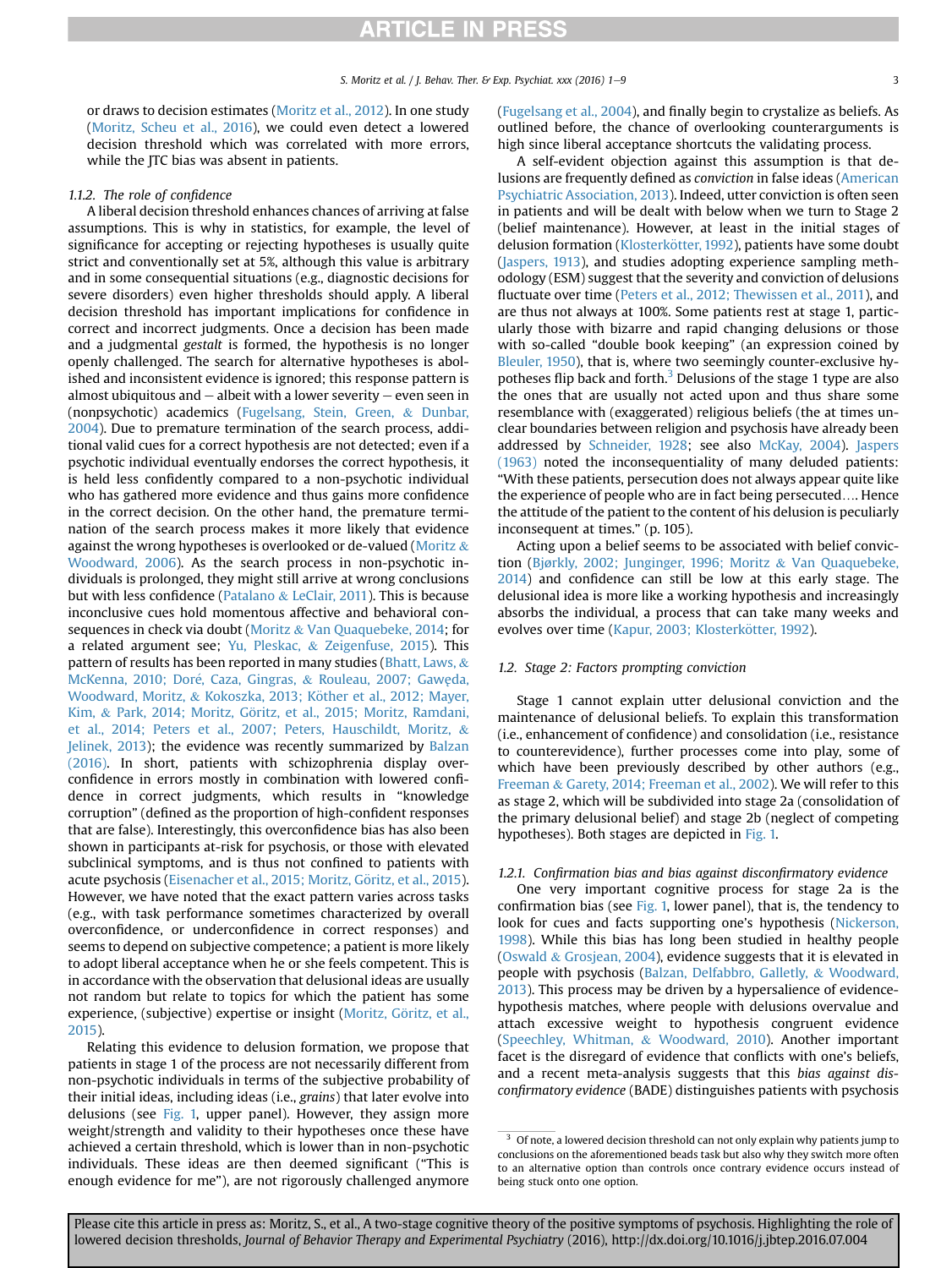<span id="page-3-0"></span>

4 S. Moritz et al. / J. Behav. Ther. & Exp. Psychiat. xxx (2016) 1-9



Fig. 1. Upper panel: Stage 1. In individuals with psychosis, ideas are more easily accepted due to a lowered decision threshold (dotted line: threshold of nonpsychotic individuals; full line: threshold of individuals with psychosis). In the example, nonpsychotic individuals pursue further only one (nondelusional) hypothesis. Lower panel: Stage 2. Stage 2a: The delusional belief is augmented to a conviction by means of a confirmation bias and/or emotional factors (see text) [A]. Stage 2b: Alternative hypotheses decrease in strength by means of a bias against disconfirmatory evidence (BADE) and, for example, withdrawal/avoidance (lack of corrective experiences) [B]. Square: delusional idea; circles: nondelusional idea(s).

from psychiatric and non-psychiatric controls [\(McLean et al., 2016\)](#page-7-0). It has also been detected in high-risk 'delusion-prone' populations ([Buchy et al., 2007; Eisenacher et al., 2016; Woodward, Moritz,](#page-6-0) [Menon,](#page-6-0) & [Klinge, 2008\)](#page-6-0). The BADE further contributes to the systematization of the delusional idea as (challenging) alternative scenarios are less and less contemplated (stage 2b). Isolation as well as active social withdrawal/avoidance, which limit opportunities for critical social feedback and corrective experiences [\(Fett](#page-7-0) [et al., 2012; Freeman et al., 2002; Zimbardo, 1999](#page-7-0)), are additional fertile ground for the subsequent "delusional work" (Wahnarbeit) as Jaspers named it ([Jaspers, 1913\)](#page-7-0).

### 1.2.2. The role of emotions

Another important criticism seems at place. A purely cognitive theory faces the difficulty to explain the specific contents and themes of psychological disorders and their prevalent affective tones (e.g., fear, depression). Why do patients arrive at ideas about persecution instead of more peaceful ones? In line with research on anxiety disorders ([Soares, Esteves, Lundqvist,](#page-8-0)  $&$  [Ohman, 2009](#page-8-0)), we argue a threatening and emotionally charged explanation has an evolutionary processing advantage and will receive more weight than a neutral one, because, if true, it would be associated with momentous and life-threatening consequences [\(de Jong, 2015\)](#page-7-0).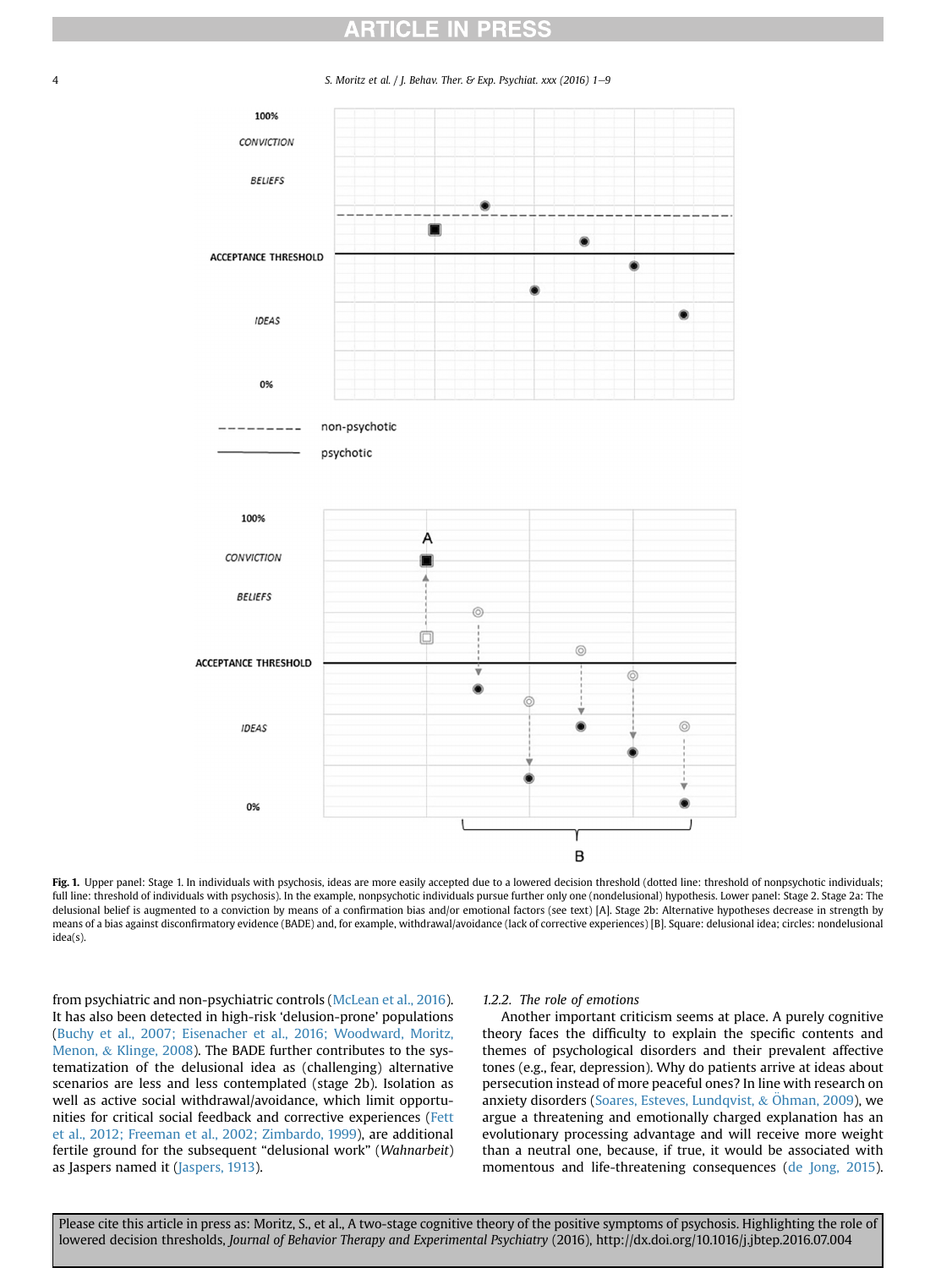Therefore, "emotionally charged" hypotheses are considered first and individuals may get stuck with them because of their temporal precedence, especially when such hypotheses are primed by negative core beliefs following adverse events (such as bullying or abuse) in childhood and adolescence [\(Bentall et al., 2014](#page-6-0)). Indeed, first hypotheses are generally judged as more plausible and therefore have a higher chance to prevail [\(Moritz](#page-8-0) & [Woodward,](#page-8-0) [2004\)](#page-8-0), which is seen both in healthy subjects and patients, and seems to represents a special case of the "primacy effect" described for memory processes [\(Vinokur](#page-8-0) & [Ajzen, 1982](#page-8-0)). Beyond that, we concur with [Freeman et al. \(2002\)](#page-7-0) that delusions reflect and pick up the dominant emotional state. If a patient is anxious, a persecutory content is more probable than when a patient is in an elated mood. In the latter case grandiose delusions will more likely occur.

Another potential mechanism for stage 2 should be mentioned. An accepted theory is also more likely to prevail if it has a benefit and/or serves a purpose for the individual [\(Westermann, Cavelti,](#page-8-0) [Heibach,](#page-8-0) & [Caspar, 2015\)](#page-8-0).<sup>4</sup> As already highlighted by founders of modern psychiatry ([Jaspers, 1913; Kraepelin, 1919\)](#page-7-0), delusional ideas often bring some "insight relief" [\(Kapur, 2003\)](#page-7-0). Although the individual may feel persecuted and experience other unpleasant feelings, he or she now "knows" his or her opponent, has an explanation for previous emotional turmoil and often feels elated because the alleged opponents are people or organizations of a certain rank or power imparting the patient with importance in return [\(Moritz, Rietschel, et al., 2016; Moritz, Favrod, et al., 2013;](#page-8-0) [Sundag, Lincoln, Hartmann,](#page-8-0) & [Moritz, 2014\)](#page-8-0). Religious or secret service organizations are particularly attractive targets, because these have the alleged power to induce the many disturbances a patient usually suffers from. The greater the explanatory power of the delusional superstructure the more stable it is. Moreover, if the patient has a lot to lose if their beliefs turn out to be false (e.g., selfesteem, structure, purpose), they might be more prone to disregard counterevidence.

### 1.3. Applying the account to hallucinations and disturbances of ego boundaries

We will now turn to hallucinations and also briefly outline how the aforementioned processes, particularly liberal acceptance, may explain disturbances of the ego boundaries (e.g., thought insertion, thought broadcasting). This aspect of the theory is perhaps the one with the least empirical foundation. As mentioned before, unlike other models of psychosis ([Davies et al., 2001; Kapur, 2003; Maher,](#page-6-0) [1974, 1999](#page-6-0)), we do not assume that aberrant sensory or sensual input in psychosis is a necessary driving factor neither for hallucinations nor for the formation of most delusions (see also [Bell,](#page-6-0) [Halligan,](#page-6-0) & [Ellis, 2008; Chapman](#page-6-0) & [Chapman, 1988\)](#page-6-0), although it may shape the content of the delusion. We concur with [Morrison](#page-8-0) [\(2001\)](#page-8-0) that the main factor is a faulty interpretation of intrusions. Having said this we again would like to acknowledge that "biological" models of psychosis may well explain certain important delusional subtypes, particularly over-valued ideas or conditions with a strong hallucinatory component ("out-of-the-ordinary" experiences according to Maher) that are the brink of neurology and psychiatry, such as Capgras syndrome.

At times, loud, alien, vivid and persistent intrusive thoughts emerge in nonclinical individuals, too [\(Laroi et al., 2014; Vellante](#page-7-0) [et al., 2012\)](#page-7-0), and are very frequently observed in nonpsychotic conditions such as depression and obsessive-compulsive disorder (OCD). Approximately 50% of depressed patients (Moritz, Hörmann, [et al., 2014](#page-8-0)) and even 75% of OCD patients have intrusions of some perceptual quality ([Moritz, Claussen, Hauschildt,](#page-7-0) & [Kellner, 2016;](#page-7-0) Röhlinger, Wulf, Fieker, & [Moritz, 2015](#page-7-0)), that is, patients can "hear" their inner critic or see upcoming catastrophes. Although such phenomena are considered strange and somehow alien by its holder, the nonpsychotic individual can still acknowledge "authorship" (i.e., hold them for unreal and self-generated). In psychosis, the same input is externalized and equipped with a delusional superstructure. We found [\(Moritz, Rietschel, et al., 2016;](#page-8-0) [Moritz](#page-8-0) & [Lar](#page-8-0)ø[i, 2008](#page-8-0)) that the "voices" in patients with psychosis are often not as acoustic, alien (i.e., appears as non-self), autonomous (i.e., beyond subjective control) and authentic (i.e., appears like a real voice; the four A's of hallucinations) as one would expect from contemporary definitions of hallucinations. The main difference is that patients  $-$  according to our account  $-$  liberally accept a bizarre explanation which externalizes self-generated phenomena. Patients with disorders outside the psychotic spectrum ultimately acknowledge their aberrant experiences as a mere "as if" feeling (e.g., "it is as if there is someone talking to me") due to their higher standards for evaluating hypotheses (high decision threshold). Psychotic patients, in contrast, contemplate the false inference, which receives further impact and eventually prevails by means of stage 2 processes. Of note, it is often easier to provide further evidence in favor of a delusional explanation than for a medical one as the true origins of, for example, loud thoughts, tinnitus etc. are not well understood. Interestingly, delusions pick up the zeitgeist and progress with scientific knowledge ([Stompe, Ortwein-Swoboda,](#page-8-0) [Ritter,](#page-8-0) & [Schanda, 2003\)](#page-8-0); today, voice-hearers are no longer preoccupied with telephones as they were in the 1920s ([Steinebrunner](#page-8-0) & [Scharfetter, 1976\)](#page-8-0) showing that patients are able to refute hypotheses that have become utterly absurd. In many cases delusions are not impossible but often just improbable by current scientific standards.

The same mechanism may also apply for dysfunctions of ego boundaries. For example, lack of attention resulting in derailed or blocked thoughts might bring about ideas of a brain disorder, dementia or paranoid content. Again, such "as if" intrusions are not pathological per se but only if accepted and remain subsequently unchallenged. Prominent other first-rank symptoms deal with the permeability of ego boundaries (e.g., thought broadcasting, thought insertion) and thought-action fusion. While such symptoms may indeed be considered bizarre, they are by no means confined to people with schizophrenia and are thus not pathognomonic ([Carpenter, Strauss,](#page-6-0) & [Muleh, 1973\)](#page-6-0). Some of these symptoms are observed in, for example, nonpsychotic OCD patients. However, unlike in patients with psychosis, such ideas are held in check by doubt (feeling that one's thoughts could bring misfortune to others). The person with OCD separately seeks for an explanation, which usually does not bring forward a delusional idea or if so, the individual is usually able to acknowledge the absurdity of the intrusion.

### 1.4. The role of (cold) neuropsychological dysfunctions  $$ aggravating but not necessary conditions

Neuropsychological deficits increase the chances of false inferences but do not represent a sufficient or even necessary condition for the formation of positive symptoms according to our account. While neuropsychological performance dysfunctions undoubtedly exist in patients with psychosis (for reviews and metaanalyses see [Fatouros-Bergman, Cervenka, Flyckt, Edman,](#page-7-0) & [Farde,](#page-7-0) [2014; Heinrichs](#page-7-0) & [Zakzanis, 1998; Keefe](#page-7-0) & [Harvey, 2012;](#page-7-0)

<sup>&</sup>lt;sup>4</sup> The related idea that delusions serve an "ego defense" function, that is, they guard one's self-esteem or lift it [\(Bentall et al., 2001; Lincoln, Stahnke,](#page-6-0) & [Moritz,](#page-6-0) [2014](#page-6-0)) is currently not well supported ([Galbraith](#page-7-0) & [Manktelow, 2015; Mackinnon,](#page-7-0) [Newman-Taylor,](#page-7-0) & [Stopa, 2011\)](#page-7-0), which might be owing to methodological problems ([Moritz, Werner,](#page-8-0) & [von Collani, 2006\)](#page-8-0).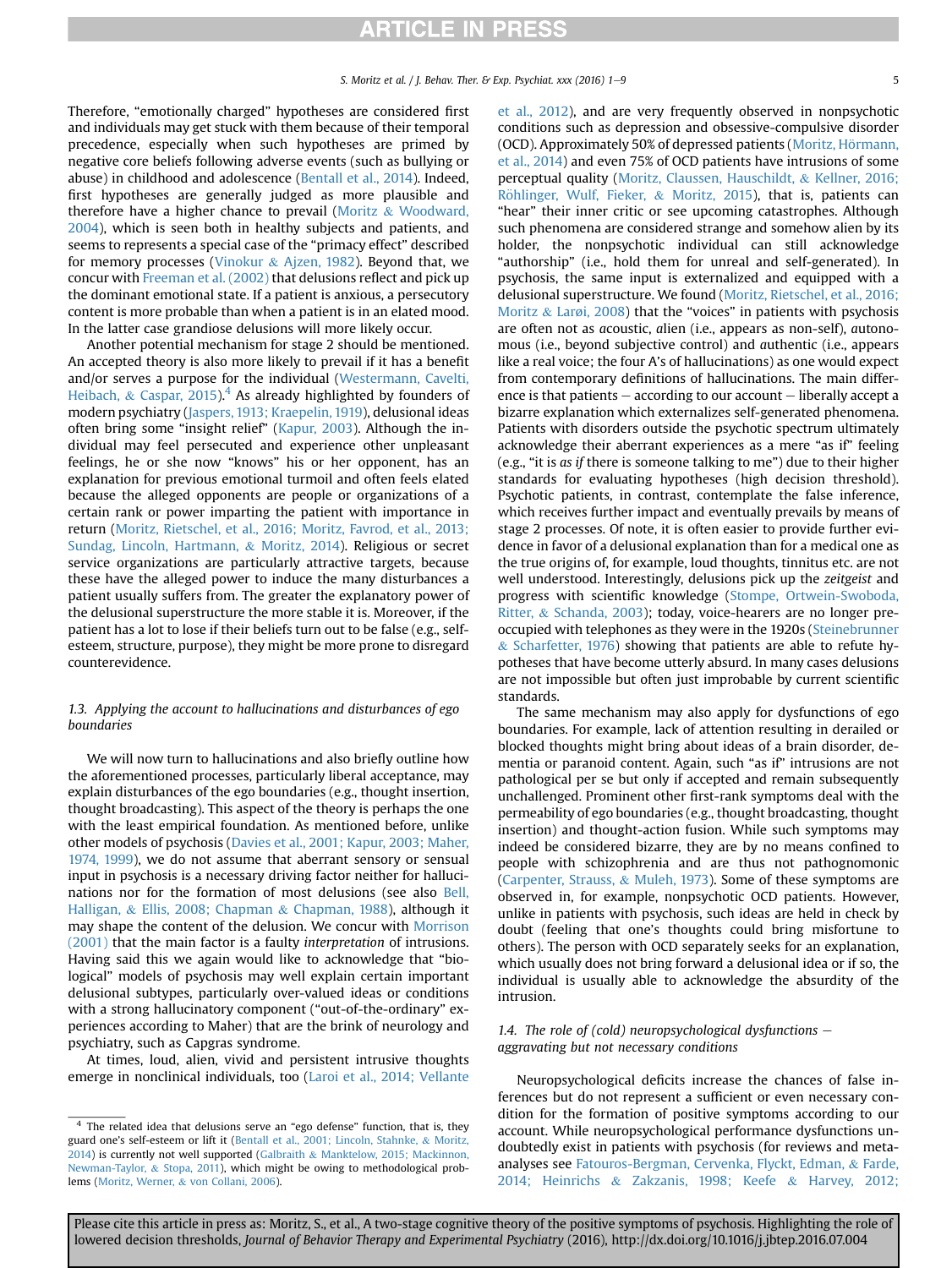5. Moritz et al. / J. Behav. Ther. & Exp. Psychiat. xxx (2016) 1-9

[Schaefer, Giangrande, Weinberger,](#page-7-0) & [Dickinson, 2013\)](#page-7-0) their multicausal origin and their putative specificity are subject to an ongoing debate. Not all neurocognitive impairments reflect primary brain dysfunction but can be caused by the effects of medication such as anticholinergic agents [\(Vinogradov et al., 2009](#page-8-0)) and benzodiazepines ([Barker, Greenwood, Jackson,](#page-6-0) & [Crowe, 2004](#page-6-0)) as well as by distraction due to voice hearing and poor motivation ([Fervaha et al., 2014](#page-7-0)). We therefore regard neurocognitive impairments as factors which can worsen the severity of the illness, but are probably not causal factors. First, many studies assert that positive symptoms are not correlated with simple cognitive deficits ([Keefe](#page-7-0) & [Harvey, 2012](#page-7-0)). Some theorists have even put forward the idea that paranoid ideas require the capability of constructing complex systems and that paranoid patients therefore have even better than average intelligence [\(Frith, 1979](#page-7-0)). Moreover, many patients with other mental and neurological disorders who do not display positive symptoms show neuropsychological impairments of similar or larger magnitude. In addition, if patients are aware of their compromised cognitive faculties (i.e., have good metacognitive awareness; [Balzan, Neaves, Denson, Liu,](#page-6-0) & [Galletly, 2014\)](#page-6-0), momentous errors are not to be expected. In this case, patients will still commit errors but will attach doubt to them (referred to as "not trustworthy tags"; [Moritz, Woodward,](#page-8-0) & [Ruff, 2003](#page-8-0)).

### 2. Explanation why pharmacological and nonpharmacological treatments may work

We believe that a central element of the treatment of psychosis is to "plant the seeds of doubt", that is, to get patients to reflect on their judgment, decrease overconfidence in errors and look for further evidence before making momentous and firm judgments. Indeed, a new line of research shows that metacognitive [\(Eichner](#page-7-0) & [Berna, 2016; Moritz, Andreou, et al., 2014\)](#page-7-0) and reasoning training ([Waller et al., 2015\)](#page-8-0) decrease delusions and other positive symptoms at a small to medium effect size ([Eichner](#page-7-0) & [Berna, 2016\)](#page-7-0). Preliminary evidence suggests that this might be owing to decreasing overconfidence (Köther et al., submitted) and raising the decision threshold ([Andreou et al., 2016](#page-6-0)) but the mechanism of action is not fully elucidated and our hypothesis remains speculative at this point.

Mounting evidence suggests that apart from emotional detachment ([Mizrahi et al., 2006; Moritz, Andreou, Klingberg,](#page-7-0) [Thoering,](#page-7-0) & [Peters, 2013](#page-7-0)) one of the mechanisms of action of antipsychotic agents, whose common denominator is a dopamine receptor antagonism, is the induction of "doubt" (however see also [Mizrahi et al., 2006](#page-7-0)). This has been shown both at a subjective ([Moritz et al., 2013](#page-7-0)) as well as objective level in dopamine challenge studies [\(Andreou, Moritz, Veith, Veckenstedt,](#page-6-0) & [Naber, 2013;](#page-6-0) [Andreou et al., 2015](#page-6-0)). In line with these findings, several correlational studies also found a relationship between the reduction of confidence and antipsychotic drug dose (e.g., [Moritz et al., 2008,](#page-8-0) [2003](#page-8-0)) and less liberal acceptance under higher antipsychotic medication ([Moritz](#page-8-0) & [Woodward, 2004\)](#page-8-0). It deserves to be investigated further why patients with acute schizophrenia generally respond better than those with more chronic symptoms ([Salimi,](#page-8-0) [Jarskog,](#page-8-0) & [Lieberman, 2009](#page-8-0)). One reason might be that psychological motifs and processes (see above) are more relevant in patients with a longer duration of illness or more systematized delusional ideas (typical for stage 2 in our model), which are less sensitive to the effects of medication.

Recent research shows that working on emotional problems may also reduce paranoia ([Freeman et al., 2015\)](#page-7-0). As described above, a delusional idea will more likely gain strength and persist if it is congruent with the person's present emotional state, if it serves an "ego function", particularly to lift one's self-esteem, and if it resolves ambiguity. In our view, removing emotional problems may not strongly impact stage 1 delusions but may improve stage 2 delusions.

## 3. How does our theory relate to other accounts of positive symptoms

As acknowledged above, some of our assumptions build upon prior work. For example, our view of stage 2 positive symptoms largely overlaps with psychological accounts by, for example, [Freeman et al. \(2002\)](#page-7-0). Stage 2 also bears strong resemblance to the second step of the delusion theory by Coltheart (e.g., [Coltheart](#page-6-0) [et al., 2011\)](#page-6-0) which aims to explain how a delusion is adopted and maintained; [Galbraith and Manktelow \(2015\)](#page-7-0) already noted that the second stage of Coltheart's model is consistent with the aforementioned BADE findings, where patients show resistance to disconfirmatory data.

It is also tempting to link our account with early assumptions made by Karl [Jaspers \(1963\).](#page-7-0) Stage 1 delusions seem analogous to what Jaspers referred to as delusional ideas that are not yet solid. Many of these carry the character of autochthonous delusions, for which the "bottom up" accounts of Maher, Coltheart and Kapur (see above) present powerful theories. At first sight, stage 2 delusions seem close to Jaspers' concept of "delusion proper", in the sense that the belief is held with utter conviction. A difference is that Jaspers assigned diagnostic importance to bizarre delusional ideas to qualify as delusion proper. However, bizarre ideas are often very volatile (e.g., [Dollfus](#page-7-0)  $&$  [Petit, 1995\)](#page-7-0) and therefore more typical of stage 1 delusions (some bizarre delusions may be convictions, however). Moreover, as elaborated above, stage 2 delusions in our view are more than stage 1 delusions determined by psychological (i.e., partially willed/conscious) processes contrary to Jaspers who considered true delusions as "un-understandable".

An even more parsimonious (one-stage) theory has been published by [Fletcher and Frith \(2009\)](#page-7-0) that tries to explain positive symptoms by a single deficit, defined as a disturbance in errordependent updating of inferences and beliefs about the world (i.e., an extension of Kapur's 'aberrant salience' model). Although this prediction-error theory has been viewed as fundamentally different from Coltheart and colleagues two-factor model, [Miyazono et al. \(2015\)](#page-7-0) have suggested that it is possible to incorporate both approaches into a single theoretical framework. This conciliatory strategy might overcome the inherent problems of both theories when considered in isolation (e.g., unspecific nature of the secondfactor; aberrant prediction-error signals are sometimes dissociable from delusions and the theory does not say much about maintenance). The specific relationship between our account and Miyazono's incorporation of the prediction-error theory into the two-factor framework needs to be tested further.

#### 4. Open questions and future directions

While some parts of our theory are well established (e.g. overconfidence in errors), many pieces of the puzzle are still preliminary and require thorough validation by independent studies. For example, evidence suggests (see Lüdtke et al., this issue) that hasty decision making waxes and wanes and that the decision threshold may therefore be flexible. We suspect that liberal acceptance is not ubiquitous in patients with psychosis but may be aggravated under defined circumstances. One of these candidate circumstances is stress. There is indeed some evidence to implicate stress and emotional involvement in hasty decision making (Lincoln, Peter, Schäfer, & [Moritz, 2010; Lincoln, Salzmann, Ziegler,](#page-7-0) & [Westermann, 2011; Moritz, Kother, Hartmann,](#page-7-0) € & [Lincoln, 2015;](#page-7-0) [Moritz et al., 2011](#page-7-0)) but independent replications are lacking.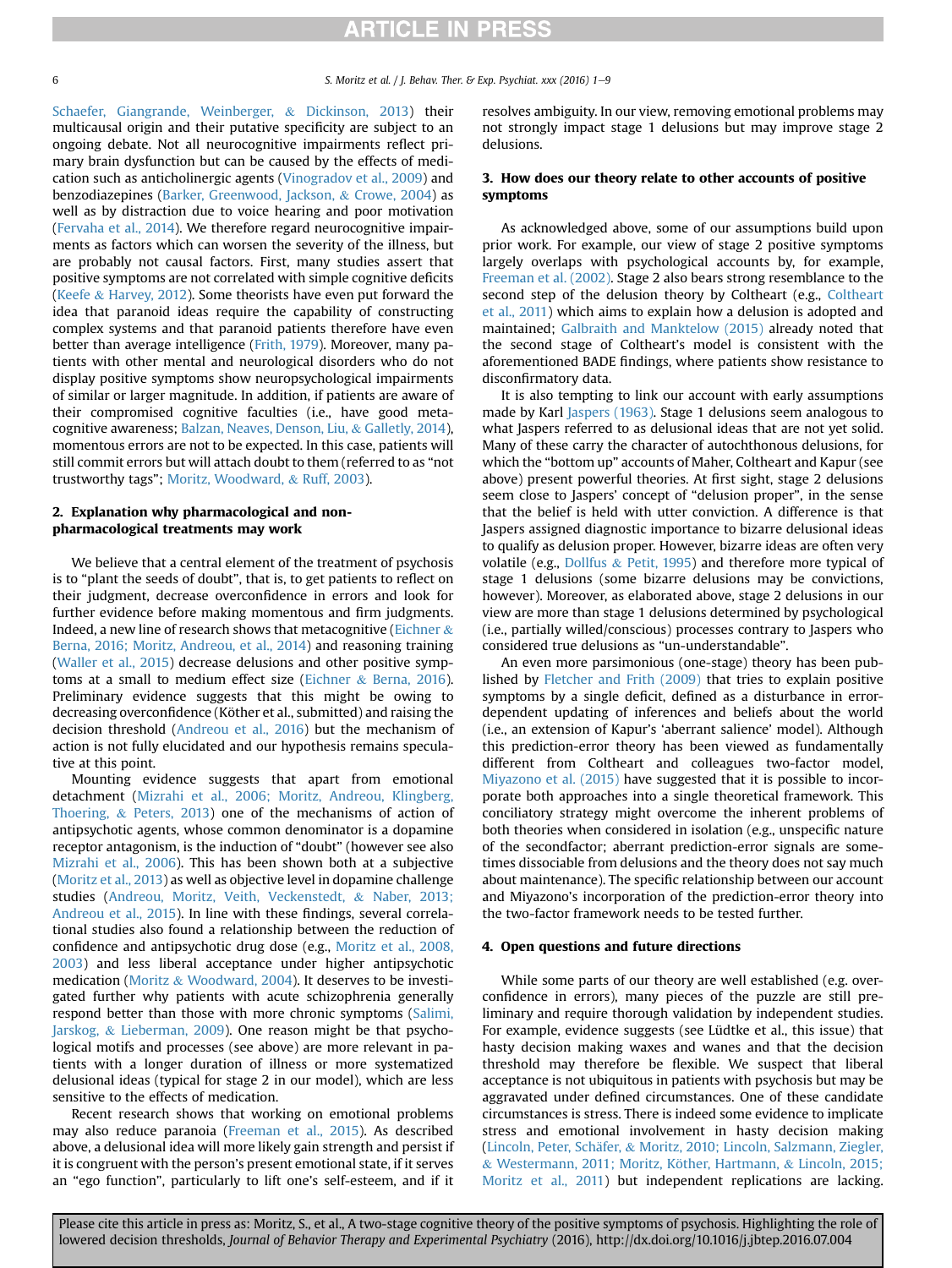S. Moritz et al.  $/$  I. Behav. Ther. & Exp. Psychiat. xxx (2016) 1–9 7

<span id="page-6-0"></span>Likewise, while we have not found any strong associations between a lowered decision threshold and symptom severity, which tentatively suggests that the parameter is a trait vulnerability marker, more research is needed. Affairs are very complicated, as patients at stage 2 often show overall higher probability ratings [\(Moritz, Scheu](#page-8-0) [et al., 2016\)](#page-8-0) and therefore no liberal acceptance. Moreover, most studies mentioned above highlighted the JTC bias which is related to but, as argued before, is not the same as liberal acceptance ([Moritz, Scheu et al., 2016](#page-8-0)) - liberal acceptance may at times even delay decision making ([Moritz et al., 2007\)](#page-8-0). Finally, as shown antipsychotics may induce doubt and thus heavily confound experiments examining confidence.

More studies on the specificity of the BADE, overconfidence and liberal acceptance are needed. It is unclear if these biases are confined to people with schizophrenia psychosis or also work in patients with psychotic features but different primary diagnoses ([Gaw](#page-7-0)e˛da, Mikuł[a, Szelenbaum,](#page-7-0) & [Kokoszka, 2014; McLean et al.,](#page-7-0) [2016\)](#page-7-0). To illustrate, we have to address the question if, for example, the false belief (sometimes held with high confidence) that the individual might die or become crazy in patients with OCD is governed by similar processes to delusional ideas in psychosis.

In the future, we also need to be more strict with respect to terminology. For example, in some of our studies, we used terms like decision and acceptance (thresholds), or probability and confidence, almost interchangeably. However, when individuals are asked to make a probability judgment (on a  $0-100\%$  scale) for a response option, this may provide different results compared to asking the individual to judge whether they are sure or unsure, because the latter judgment may merge the conclusion process with a probability judgment (Balzan, 2016). A related methodological problem is that, if individuals are asked to provide probability estimates and make decisions, the two may not be as independent as would be desirable (e.g., participants may provide increased probability estimates once a decision is made; postdecisional confidence). We need new paradigms to verify the validity of this distinction and to investigate the generalizability of our findings. We must also acknowledge that we still do not know under which circumstances overconfidence in errors  $-$  a central feature of our theory  $-$  occurs and when it does not.

While our studies render motivational deficits unlikely as explanations for lowered decision thresholds, we must still entertain the possibility that the proposed cognitive abnormalities are an epiphenomenon caused by a hidden variable. As mentioned above, we think it is particularly interesting to take a closer look at the time course of decision thresholds and their moderators such as the potential cost of false conclusions (e.g., patients are perhaps less adaptive in their threshold when weighing risks and potential costs in case of false decisions).

We also think it is worthwhile to further pursue the hypothesis that stage 2 delusions, in particular, involve psychological processes that are amenable to psychological understanding. In our view, neither a biological model deriving positive symptoms from aberrant input nor a pure psychological perspective attempting to attribute positive symptoms mono-causally to biographical and social factors (e.g., parenting, social exclusion) can solve the riddle of psychosis.

We believe our theory has strengths and limitations. It provides some testable assumptions and will hopefully bring the field forward, regardless of whether it is (essentially) valid or a stage-1 delusional idea itself.

#### 5. Declaration of interest

None.

#### 6. Role of funding organizations

Parts of the studies were supported by grants from the Brain  $\&$ Behavior Foundation (BBF/NARSAD) and the German Research Foundation (DFG).

#### Acknowledgement

The authors would like to thank Frank Laroi, Rabea Fischer, Susan Kulagin, Stefan Westermann and Tania Lincoln for helpful comments on an earlier version of the article as well as Todd S. Woodward for his important contribution to the empirical basis of the theory.

#### References

- Andreou, C., Bozikas, V. P., Lüdtke, T., Moritz, S., Luedtke, T., & Moritz, S. (2015). Associations between visual perception accuracy and confidence in a dopaminergic manipulation study. Frontiers in Psychology, 414. [http://dx.doi.org/](http://dx.doi.org/10.3389/fpsyg.2015.00414) [10.3389/fpsyg.2015.00414,](http://dx.doi.org/10.3389/fpsyg.2015.00414) 6(MAR).
- Andreou, C., Moritz, S., Veith, K., Veckenstedt, R., & Naber, D. (2013). Dopaminergic modulation of probabilistic reasoning and overconfidence in errors: A doubleblind study. Schizophrenia Bulletin,  $40(3)$ , 558-565. [http://dx.doi.org/10.1093/](http://dx.doi.org/10.1093/schbul/sbt064) [schbul/sbt064](http://dx.doi.org/10.1093/schbul/sbt064).
- [Andreou, C. C. W., Fieker, M., Heitz, U., Veckenstedt, R., et al. \(2016\). Individualized](http://refhub.elsevier.com/S0005-7916(16)30120-3/sref2) [metacognitive therapy accelerates improvement of delusions in patients with](http://refhub.elsevier.com/S0005-7916(16)30120-3/sref2) [psychosis: A randomized controlled rater-blind study.](http://refhub.elsevier.com/S0005-7916(16)30120-3/sref2) Schizophrenia Research. [Schizophrenia Res, submitted](http://refhub.elsevier.com/S0005-7916(16)30120-3/sref2).
- American Psychiatric Association. (2013). [Diagnostic and statistical manual of mental](http://refhub.elsevier.com/S0005-7916(16)30120-3/sref4) disorders[, 5th ed. Washington, DC: American Psychiatric Association](http://refhub.elsevier.com/S0005-7916(16)30120-3/sref4)
- Balzan, R., Delfabbro, P., Galletly, C., & Woodward, T. (2013). Confirmation biases across the psychosis continuum: The contribution of hypersalient evidencehypothesis matches. British Journal of Clinical Psychology, 52(1), 53-69. [http://](http://dx.doi.org/10.1111/bjc.12000) [dx.doi.org/10.1111/bjc.12000.](http://dx.doi.org/10.1111/bjc.12000)
- Balzan, R. P. (2016). Overconfi[dence in psychosis: The foundation of delusional](http://refhub.elsevier.com/S0005-7916(16)30120-3/sref5) conviction? [Cogent Psychology, 3](http://refhub.elsevier.com/S0005-7916(16)30120-3/sref5), 1135855.
- Balzan, R. P., Neaves, A., Denson, L. A., Liu, D., & Galletly, C. (2014). Cognitive deficit awareness in schizophrenia: Absent, intact, or somewhere in-between?<br>Cognitive Neuropsychiatry, 19(6), 471-484. http://dx.doi.org/10.1080/ Cognitive Neuropsychiatry,  $19(6)$ ,  $471-484$ . [http://dx.doi.org/10.1080/](http://dx.doi.org/10.1080/13546805.2014.909311) [13546805.2014.909311.](http://dx.doi.org/10.1080/13546805.2014.909311)
- Barker, M. J., Greenwood, K. M., Jackson, M., & Crowe, S. F. (2004). Persistence of cognitive effects after withdrawal from long-term benzodiazepine use: A metaanalysis. Archives of Clinical Neuropsychology, 19(3), 437-454. [http://dx.doi.org/](http://dx.doi.org/10.1016/S0887-6177(03)00096-9) [10.1016/S0887-6177\(03\)00096-9](http://dx.doi.org/10.1016/S0887-6177(03)00096-9).
- Bell, V., Halligan, P. W., & Ellis, H. D. (2008). Are anomalous perceptual experiences necessary for delusions? Journal of Nervous and Mental Disease, 196(1), 3-8. <http://dx.doi.org/10.1097/NMD.0b013e31815f6619>.
- Bentall, R. P., Corcoran, R., Howard, R., Blackwood, N., & Kinderman, P. (2001). Persecutory delusions: A review and theoretical integration. Clinical Psychology Review, 21(8), 1143-1192. [http://dx.doi.org/10.1016/S0272-7358\(01\)00106-4](http://dx.doi.org/10.1016/S0272-7358(01)00106-4).
- Bentall, R. P., de Sousa, P., Varese, F., Wickham, S., Sitko, K., Haarmans, M., et al. (2014). From adversity to psychosis: Pathways and mechanisms from specific adversities to specific symptoms. Social Psychiatry and Psychiatric Epidemiology, 49(7), 1011-1022. [http://dx.doi.org/10.1007/s00127-014-0914-0.](http://dx.doi.org/10.1007/s00127-014-0914-0)
- Bhatt, R., Laws, K. R., & McKenna, P. J. (2010). False memory in schizophrenia patients with and without delusions. Psychiatry Research,  $178(2)$ ,  $260-265$ . [http://](http://dx.doi.org/10.1016/j.psychres.2009.02.006) [dx.doi.org/10.1016/j.psychres.2009.02.006.](http://dx.doi.org/10.1016/j.psychres.2009.02.006)
- Bjørkly, S. (2002). Psychotic symptoms and violence toward others A literature review of some preliminary findings: Part 2 Hallucinations. Aggression and Violent Behavior, 7(6), 605-615. [http://dx.doi.org/10.1016/S1359-1789\(01\)00050-7.](http://dx.doi.org/10.1016/S1359-1789(01)00050-7)
- [Bleuler, E. \(1950\). In G. Aschaffenburg \(Ed.\),](http://refhub.elsevier.com/S0005-7916(16)30120-3/sref15) Dementia preacox or the group of [schizophrenias. Published in 1911](http://refhub.elsevier.com/S0005-7916(16)30120-3/sref15). Leipzig: Deuticke.
- Buchy, L., Woodward, T. S., & Liotti, M. (2007). A cognitive bias against disconfirmatory evidence (BADE) is associated with schizotypy. Schizophrenia Research, 90(1-3), 334-337. <http://dx.doi.org/10.1016/j.schres.2006.11.012>
- Carpenter, W. T., Strauss, J. S., & Muleh, S. (1973). Are there pathognomonic symptoms in schizophrenia? An empiric investigation of Schneider's first-rank symptoms. Archives of General Psychiatry, 28(6), 847-852. [http://dx.doi.org/](http://dx.doi.org/10.1001/archpsyc.1973.01750360069010) [10.1001/archpsyc.1973.01750360069010](http://dx.doi.org/10.1001/archpsyc.1973.01750360069010).
- [Chapman, L. J., & Chapman, J. P. \(1988\). The genesis of delusions. In T. F. Oltmanns, &](http://refhub.elsevier.com/S0005-7916(16)30120-3/sref18) [B. A. Maher \(Eds.\),](http://refhub.elsevier.com/S0005-7916(16)30120-3/sref18) Delusional beliefs (pp. 167-[183\). New York, NY: Wiley](http://refhub.elsevier.com/S0005-7916(16)30120-3/sref18).
- Coltheart, M., Langdon, R., & McKay, R. (2011). Delusional belief. Annual Review of Psychology, 62, 271-298. [http://dx.doi.org/10.1146/](http://dx.doi.org/10.1146/annurev.psych.121208.131622) [annurev.psych.121208.131622.](http://dx.doi.org/10.1146/annurev.psych.121208.131622)
- Corlett, P. R., Taylor, J. R., Wang, X. J., Fletcher, P. C., & Krystal, J. H. (2010). Toward a neurobiology of delusions. Progress in Neurobiology, 92(3), 345-369. [http://](http://dx.doi.org/10.1016/j.pneurobio.2010.06.007) [dx.doi.org/10.1016/j.pneurobio.2010.06.007.](http://dx.doi.org/10.1016/j.pneurobio.2010.06.007)
- Davies, M., Coltheart, M., Langdon, R., & Breen, N. (2001). Monothematic delusions: Towards a two-factor account. Philosophy, Psychiatry, & Psychology, 8(2), 133e158. [http://dx.doi.org/10.1353/ppp.2001.0007.](http://dx.doi.org/10.1353/ppp.2001.0007)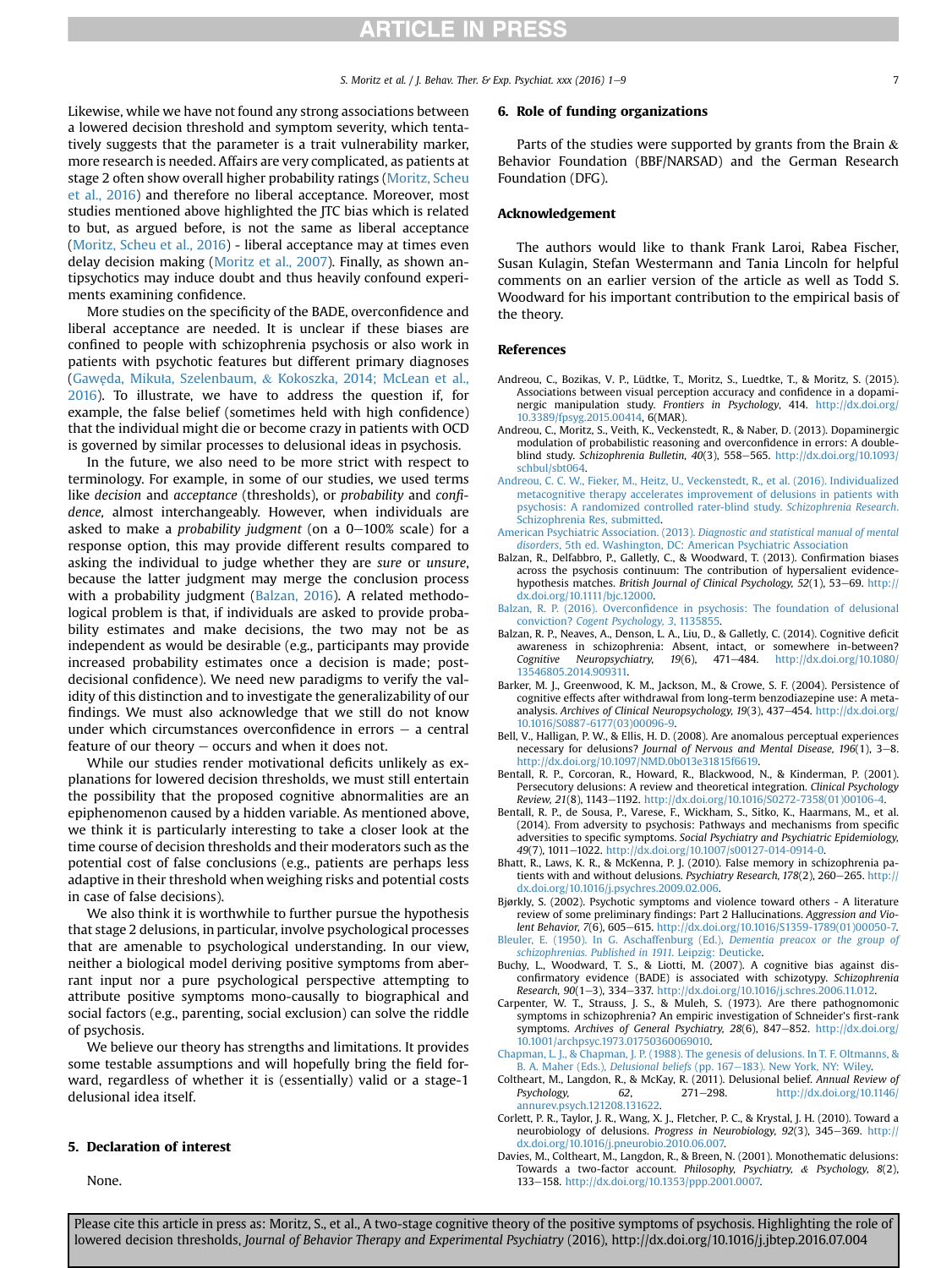<span id="page-7-0"></span>

8 S. Moritz et al. / I. Behav. Ther. & Exp. Psychiat. xxx (2016) 1–9

- Dollfus, S., & Petit, M. (1995). Stability of positive and negative symptoms in schizophrenic patients: A 3-year follow-up study. European Psychiatry, 10(5), 228e236. [http://dx.doi.org/10.1016/0924-9338\(96\)80299-9.](http://dx.doi.org/10.1016/0924-9338(96)80299-9)
- Doré, M.-C., Caza, N., Gingras, N., & Rouleau, N. (2007). Deficient relational binding processes in adolescents with psychosis: Evidence from impaired memory for source and temporal context. Cognitive Neuropsychiatry,  $12(6)$ , 511–536. [http://](http://dx.doi.org/10.1080/13546800701614098) [dx.doi.org/10.1080/13546800701614098](http://dx.doi.org/10.1080/13546800701614098).
- Eichner, C., & Berna, F. (2016). Acceptance and efficacy of metacognitive training (MCT) on positive symptoms and delusions in patients with schizophrenia: A meta-analysis taking into account important moderators. Schizophrenia Bulletin, 42(4), 952e962. [http://dx.doi.org/10.1093/schbul/sbv225.](http://dx.doi.org/10.1093/schbul/sbv225) Eisenacher, S., Rausch, F., Ainser, F., Mier, D., Veckenstedt, R.,
- Schirmbeck, F., ... Zink, M. (2015). Investigation of metamemory functioning in the at-risk mental state for psychosis. *Psychological Medicine*, 1–12. [http://](http://dx.doi.org/10.1017/S0033291715001373)<br>[dx.doi.org/10.1017/S0033291715001373.](http://dx.doi.org/10.1017/S0033291715001373)
- Eisenacher, S., Rausch, F., Mier, D., Fenske, S., Veckenstedt, R., Englisch, S., …Zink, M. (2016). Bias against disconfirmatory evidence in the "at-risk mental state" and during psychosis. Psychiatry Research, 238, 242-250. [http://dx.doi.org/10.1016/](http://dx.doi.org/10.1016/j.psychres.2016.02.028) [j.psychres.2016.02.028.](http://dx.doi.org/10.1016/j.psychres.2016.02.028)
- Fatouros-Bergman, H., Cervenka, S., Flyckt, L., Edman, G., & Farde, L. (2014). Metaanalysis of cognitive performance in drug-naïve patients with schizophrenia. Schizophrenia Research,  $158(1-3)$ ,  $156-162$ . [http://dx.doi.org/10.1016/](http://dx.doi.org/10.1016/j.schres.2014.06.034) [j.schres.2014.06.034](http://dx.doi.org/10.1016/j.schres.2014.06.034).
- Fervaha, G., Zakzanis, K. K., Foussias, G., Graff-Guerrero, A., Agid, O., & Remington, G. (2014). Motivational deficits and cognitive test performance in schizophrenia.  $JAMA$  Psychiatry,  $71(9)$ ,  $1-8$ ,  $http://dx.doi.org/10.1001/$ [jamapsychiatry.2014.1105.](http://dx.doi.org/10.1001/jamapsychiatry.2014.1105)
- Fett, A.-K. J., Shergill, S. S., Joyce, D. W., Riedl, A., Strobel, M., Gromann, P. M., et al. (2012). To trust or not to trust: The dynamics of social interaction in psychosis. Brain, 135(Pt 3), 976-984. <http://dx.doi.org/10.1093/brain/awr359>.
- Fletcher, P. C., & Frith, C. D. (2009). Perceiving is believing: A Bayesian approach to explaining the positive symptoms of schizophrenia. Nature Reviews. Neuroscience, 10(1), 48-58. [http://dx.doi.org/10.1038/nrn2536.](http://dx.doi.org/10.1038/nrn2536)
- Freeman, D., Dunn, G., Startup, H., Pugh, K., Cordwell, J., Mander, H.,… Kingdon, D. (2015). Effects of cognitive behaviour therapy for worry on persecutory delusions in patients with psychosis (WIT): A parallel, single-blind, randomised controlled trial with a mediation analysis. The Lancet Psychiatry,  $2(4)$ ,  $305-313$ . [http://dx.doi.org/10.1016/S2215-0366\(15\)00039-5](http://dx.doi.org/10.1016/S2215-0366(15)00039-5).
- Freeman, D., & Garety, P. (2014). Advances in understanding and treating persecutory delusions: A review. Social Psychiatry and Psychiatric Epidemiology, 49(8), 1179-1189. [http://dx.doi.org/10.1007/s00127-014-0928-7.](http://dx.doi.org/10.1007/s00127-014-0928-7)
- Freeman, D., Garety, P. A., Kuipers, E., Fowler, D., & Bebbington, P. E. (2002). A cognitive model of persecutory delusions. British Journal of Clinical Psychology, 41(Pt 4), 331-347. [http://dx.doi.org/10.1348/014466502760387461.](http://dx.doi.org/10.1348/014466502760387461)
- [Frith, C. D. \(1979\). Consciousness, information processing and schizophrenia.](http://refhub.elsevier.com/S0005-7916(16)30120-3/sref34) British [Journal of Psychiatry, 134](http://refhub.elsevier.com/S0005-7916(16)30120-3/sref34), 225-[235](http://refhub.elsevier.com/S0005-7916(16)30120-3/sref34).
- Fugelsang, J. A., Stein, C. B., Green, A. E., & Dunbar, K. N. (2004). Theory and data interactions of the scientific mind: Evidence from the molecular and the cognitive laboratory. Canadian Journal of Experimental Psychology, 58, 86-95. [http://dx.doi.org/10.1037/h0085799.](http://dx.doi.org/10.1037/h0085799)
- [Galbraith, N., & Manktelow, K. \(2015\). A psychological model of delusional belief.](http://refhub.elsevier.com/S0005-7916(16)30120-3/sref36) [Integrating reasoning biases with perceptual, self-concept and emotional fac-](http://refhub.elsevier.com/S0005-7916(16)30120-3/sref36)tors. In N. Galbraith (Ed.), [Aberrant beliefs and reasoning](http://refhub.elsevier.com/S0005-7916(16)30120-3/sref36) (pp. 7-[33\). Hove,](http://refhub.elsevier.com/S0005-7916(16)30120-3/sref36) [United Kingdom: Psychology Press.](http://refhub.elsevier.com/S0005-7916(16)30120-3/sref36)
- Garety, P. A., & Freeman, D. (1999). Cognitive approaches to delusions: A critical review of theories and evidence. British Journal of Clinical Psychology, 38, 113-154. http://dx.doi.org/10.1348/014466599162700
- Garety, P. A., & Freeman, D. (2013). The past and future of delusions research: From the inexplicable to the treatable. British Journal of Psychiatry, 203(5), 327-333. <http://dx.doi.org/10.1192/bjp.bp.113.126953>.
- Garety, P. A., Hemsley, D. R., & Wessely, S. (1991). Reasoning in deluded schizophrenic and paranoid patients. Biases in performance on a probabilistic inference task. Journal of Nervous and Mental Disease, 179(4), 194-201. [http://](http://dx.doi.org/10.1097/00005053-199104000-00003) [dx.doi.org/10.1097/00005053-199104000-00003](http://dx.doi.org/10.1097/00005053-199104000-00003).
- Gawe˛da, Ł., Mikuła, J., Szelenbaum, W., & Kokoszka, A. (2014). Towards a cognitive model of hallucinations in the course of alcohol dependence? A source monitoring-based pilot study. Psychological Medicine, 44(13), 2763-2773. <http://dx.doi.org/10.1017/S0033291714000476>.
- Gawęda, L., Woodward, T. S., Moritz, S., & Kokoszka, A. (2013). Impaired action selfmonitoring in schizophrenia patients with auditory hallucinations. Schizo-<br>phrenia Research, 144(1-3), 72-79. http://dx.doi.org/10.1016/ phrenia Research,  $144(1-3)$ , 72-79. [http://dx.doi.org/10.1016/](http://dx.doi.org/10.1016/j.schres.2012.12.003) [j.schres.2012.12.003.](http://dx.doi.org/10.1016/j.schres.2012.12.003)
- Hausmann, D., & Läge, D. (2008). Sequential evidence accumulation in decision [making: The individual desired level of con](http://refhub.elsevier.com/S0005-7916(16)30120-3/sref42)fidence can explain the extent of information acquisition. [Judgment and Decision Making, 3](http://refhub.elsevier.com/S0005-7916(16)30120-3/sref42)(3), 229-[243.](http://refhub.elsevier.com/S0005-7916(16)30120-3/sref42) Retrieved from fi[le:///Users/baumann/Documents/Mendeley Desktop/Haus](http://refhub.elsevier.com/S0005-7916(16)30120-3/sref42)[mann\\_2008.pdf](http://refhub.elsevier.com/S0005-7916(16)30120-3/sref42)\[nhttp://journal.sjdm.org/bn4/bn4.html.](http://refhub.elsevier.com/S0005-7916(16)30120-3/sref42)
- Heinrichs, R. W., & Zakzanis, K. K. (1998). Neurocognitive deficit in schizophrenia: A quantitative review of the evidence. Neuropsychology, 12(3), 426-445. [http://](http://dx.doi.org/10.1037/0894-4105.12.3.426) [dx.doi.org/10.1037/0894-4105.12.3.426](http://dx.doi.org/10.1037/0894-4105.12.3.426).
- Jaspers, K. (1913). Allgemeine Psychopathologie [General psychopathology]. Berlin (Germany): Springer. <http://dx.doi.org/10.1007/978-3-642-52895-8>.
- Jaspers, K. (1963). [General psychopathology \(1923/1946\)](http://refhub.elsevier.com/S0005-7916(16)30120-3/sref45). Toronto, Canada: University [of Toronto Press](http://refhub.elsevier.com/S0005-7916(16)30120-3/sref45).
- de Jong, P. J. (2015). Danger-confi[rming reasoning and the persistence of phobic](http://refhub.elsevier.com/S0005-7916(16)30120-3/sref46)

beliefs. In N. Galbraith (Ed.), [Aberrant beliefs and reasoning](http://refhub.elsevier.com/S0005-7916(16)30120-3/sref46) (pp. 132-[153\). Hove,](http://refhub.elsevier.com/S0005-7916(16)30120-3/sref46) [United Kingdom: Psychology Press.](http://refhub.elsevier.com/S0005-7916(16)30120-3/sref46)

- [Junginger, J. \(1996\). Psychosis and violence: The case for a content analysis of](http://refhub.elsevier.com/S0005-7916(16)30120-3/sref47) psychotic experience. [Schizophrenia Bulletin, 22](http://refhub.elsevier.com/S0005-7916(16)30120-3/sref47)(1), 91-[103. Retrieved from](http://refhub.elsevier.com/S0005-7916(16)30120-3/sref47) <Go to ISI>[://A1996TZ30300012.](http://refhub.elsevier.com/S0005-7916(16)30120-3/sref47)
- Kapur, S. (2003). Psychosis as a state of aberrant salience: A framework linking biology, phenomenology, and pharmacology in schizophrenia. American Journal of Psychiatry, 160(1),  $13-23$ . [http://dx.doi.org/10.1176/appi.ajp.160.1.13.](http://dx.doi.org/10.1176/appi.ajp.160.1.13)
- Keefe, R. S. E., & Harvey, P. D. (2012). Cognitive impairment in schizophrenia. In M. A. Geyer, & G. Gross (Eds.), Handbook of experimental pharmacology (Vol. 213, pp. 11-37). Berlin: Springer. http://dx.doi.org/10.1007/978-3-642-25758-2
- Klosterkötter, J. (1992). The meaning of basic symptoms for the genesis of the schizophrenic nuclear syndrome. The Japanese Journal of Psychiatry and 46(3), 609–630. [http://dx.doi.org/10.1111/j.1440-](http://dx.doi.org/10.1111/j.1440-1819.1992.tb00535.x) Neurology, 46(2)<br>[1819.1992.tb00535.x.](http://dx.doi.org/10.1111/j.1440-1819.1992.tb00535.x)
- Köther, U., Veckenstedt, R., Vitzthum, F., Roesch-Ely, D., Pfueller, U., Scheu, F., et al.<br>(2012). "Don't give me that look" Overconfidence in false mental state perception in schizophrenia. Psychiatry Research, 196(1),  $1-8$ . [http://dx.doi.org/](http://dx.doi.org/10.1016/j.psychres.2012.03.004) [10.1016/j.psychres.2012.03.004.](http://dx.doi.org/10.1016/j.psychres.2012.03.004)
- Kraepelin, E. (1919). [Dementia praecox and paraphrenia](http://refhub.elsevier.com/S0005-7916(16)30120-3/sref52). Chicago: Chicago Medical **Books**
- LaRocco, V. A., & Warman, D. M. (2009). Probability estimations and delusionproneness. Personality and Individual Differences, 47(3), 197-202. [http://](http://dx.doi.org/10.1016/j.paid.2009.02.021) [dx.doi.org/10.1016/j.paid.2009.02.021.](http://dx.doi.org/10.1016/j.paid.2009.02.021)
- Laroi, F., Luhrmann, T. M., Bell, V., Christian, W. A., Deshpande, S., Fernyhough, C.,…Woods, A. (2014). Culture and hallucinations: Overview and future directions. Schizophrenia Bulletin, 40(Suppl. 4). [http://dx.doi.org/10.1093/](http://dx.doi.org/10.1093/schbul/sbu012) [schbul/sbu012](http://dx.doi.org/10.1093/schbul/sbu012).
- Lincoln, T. M., Möbius, C., Huber, M. T., Nagel, M., & Moritz, S. (2014). Frequency and correlates of maladaptive responses to paranoid thoughts in patients with psychosis compared to a population sample. Cognitive Neuropsychiatry, 19(6), 509-526. <http://dx.doi.org/10.1080/13546805.2014.931220>.
- Lincoln, T. M., Peter, N., Schäfer, M., & Moritz, S. (2010). From stress to paranoia: An experimental investigation of the moderating and mediating role of reasoning biases. Psychological Medicine,  $40(1)$ ,  $169-171$ . [http://dx.doi.org/10.1017/](http://dx.doi.org/10.1017/S003329170999095X) [S003329170999095X.](http://dx.doi.org/10.1017/S003329170999095X)
- Lincoln, T. M., Salzmann, S., Ziegler, M., & Westermann, S. (2011). When does jumping-to-conclusions reach its peak? The interaction of vulnerability and situation-characteristics in social reasoning. Journal of Behavior Therapy and Experimental Psychiatry,  $42(2)$ ,  $185-191$ . [http://dx.doi.org/10.1016/](http://dx.doi.org/10.1016/j.jbtep.2010.09.005) [j.jbtep.2010.09.005](http://dx.doi.org/10.1016/j.jbtep.2010.09.005).
- Lincoln, T. M., Stahnke, J., & Moritz, S. (2014). The short-term impact of a paranoid explanation on self-esteem: An experimental study. Cognitive Therapy and Research, 38(4), 397-406. http://dx.doi.org/10.1007/s10608-014-9600-5
- Mackinnon, K., Newman-Taylor, K., & Stopa, L. (2011). Persecutory delusions and the self: An investigation of implicit and explicit self-esteem. Journal of Behavior Therapy and Experimental Psychiatry, 42(1), 54-64. [http://dx.doi.org/10.1016/](http://dx.doi.org/10.1016/j.jbtep.2010.05.003) [j.jbtep.2010.05.003](http://dx.doi.org/10.1016/j.jbtep.2010.05.003).
- [Maher, B. A. \(1974\). Delusional thinking and perceptual disorder.](http://refhub.elsevier.com/S0005-7916(16)30120-3/sref60) Journal of Individual Psychology,  $30(1)$ ,  $98-113$ .
- [Maher, B. A. \(1999\). Anomalous experience in everyday life: Its signi](http://refhub.elsevier.com/S0005-7916(16)30120-3/sref61)ficance for [psychopathology.](http://refhub.elsevier.com/S0005-7916(16)30120-3/sref61) Monist, 82(4), 547-[570 \(http://doi.org/Article\)](http://refhub.elsevier.com/S0005-7916(16)30120-3/sref61).
- Maher, B. A. (2006). The relationship between delusions and hallucinations. Current Psychiatry Reports, 8(3), 179-183. <http://dx.doi.org/10.1007/s11920-006-0021-3>.
- Mayer, J. S., Kim, J., & Park, S. (2014). Failure to benefit from target novelty during encoding contributes to working memory deficits in schizophrenia. Cognitive Neuropsychiatry, 19, 268-279. <http://dx.doi.org/10.1080/13546805.2013.854199> (January 2015).
- [McKay, R. \(2004\). Hallucinating god? The cognitive neuropsychiatry of religious](http://refhub.elsevier.com/S0005-7916(16)30120-3/sref64) belief and experience. [Evolution and Cognition, 10](http://refhub.elsevier.com/S0005-7916(16)30120-3/sref64)(1), 114-[125.](http://refhub.elsevier.com/S0005-7916(16)30120-3/sref64)
- [McLean, B. F., Mattiske, J. K., & Balzan, R. P. \(2016\). Association of the jumping to](http://refhub.elsevier.com/S0005-7916(16)30120-3/sref65) [conclusions and evidence integration biases with delusions in psychosis: A](http://refhub.elsevier.com/S0005-7916(16)30120-3/sref65) [detailed meta-analytic approach.](http://refhub.elsevier.com/S0005-7916(16)30120-3/sref65) Schizophrenia Bulletin.
- [Miyazono, K., Bortolotti, L., & Broome, M. R. \(2015\). Prediction-error and two-factor](http://refhub.elsevier.com/S0005-7916(16)30120-3/sref66) [theories of delusion formation. Competitors or allies? In N. Galbraith \(Ed.\),](http://refhub.elsevier.com/S0005-7916(16)30120-3/sref66) [Aberrant beliefs and reasoning](http://refhub.elsevier.com/S0005-7916(16)30120-3/sref66) (pp. 34-[54\). Hove, United Kingdom: Psychology](http://refhub.elsevier.com/S0005-7916(16)30120-3/sref66) [Press](http://refhub.elsevier.com/S0005-7916(16)30120-3/sref66).
- Mizrahi, R., Kiang, M., Mamo, D. C., Arenovich, T., Bagby, R. M., Zipursky, R. B., et al. (2006). The selective effect of antipsychotics on the different dimensions of the experience of psychosis in schizophrenia spectrum disorders. Schizophrenia Research, 88(1-3), 111-118. [http://dx.doi.org/10.1016/j.schres.2006.07.013.](http://dx.doi.org/10.1016/j.schres.2006.07.013)
- Moritz, S., Andreou, C., Klingberg, S., Thoering, T., & Peters, M. J. V. (2013). Assessment of subjective cognitive and emotional effects of antipsychotic drugs. Effect by defect? Neuropharmacology, 72, 179-186. [http://dx.doi.org/10.1016/](http://dx.doi.org/10.1016/j.neuropharm.2013.04.039) [j.neuropharm.2013.04.039](http://dx.doi.org/10.1016/j.neuropharm.2013.04.039).
- Moritz, S., Andreou, C., Schneider, B. C., Wittekind, C. E., Menon, M., Balzan, R. P., & Woodward, T. S. (2014). Sowing the seeds of doubt: A narrative review on metacognitive training in schizophrenia. Clinical Psychology Review, 34(4), 358-366. <http://dx.doi.org/10.1016/j.cpr.2014.04.004>.
- Moritz, S., Burnette, P., Sperber, S., Köther, U., Hagemann-Goebel, M., Hartmann, M., et al. (2011). Elucidating the black box from stress to paranoia. Schizophrenia Bulletin, 37(6), 1311-1317. <http://dx.doi.org/10.1093/schbul/sbq055>.
- [Moritz, S., Claussen, M., Hauschildt, M., & Kellner, M. \(2016\). Perceptual properties](http://refhub.elsevier.com/S0005-7916(16)30120-3/sref71) [of obsessive thoughts are associated with low insight in obsessive-compulsive](http://refhub.elsevier.com/S0005-7916(16)30120-3/sref71) disorder. [Journal of Nervous and Mental Disease](http://refhub.elsevier.com/S0005-7916(16)30120-3/sref71).